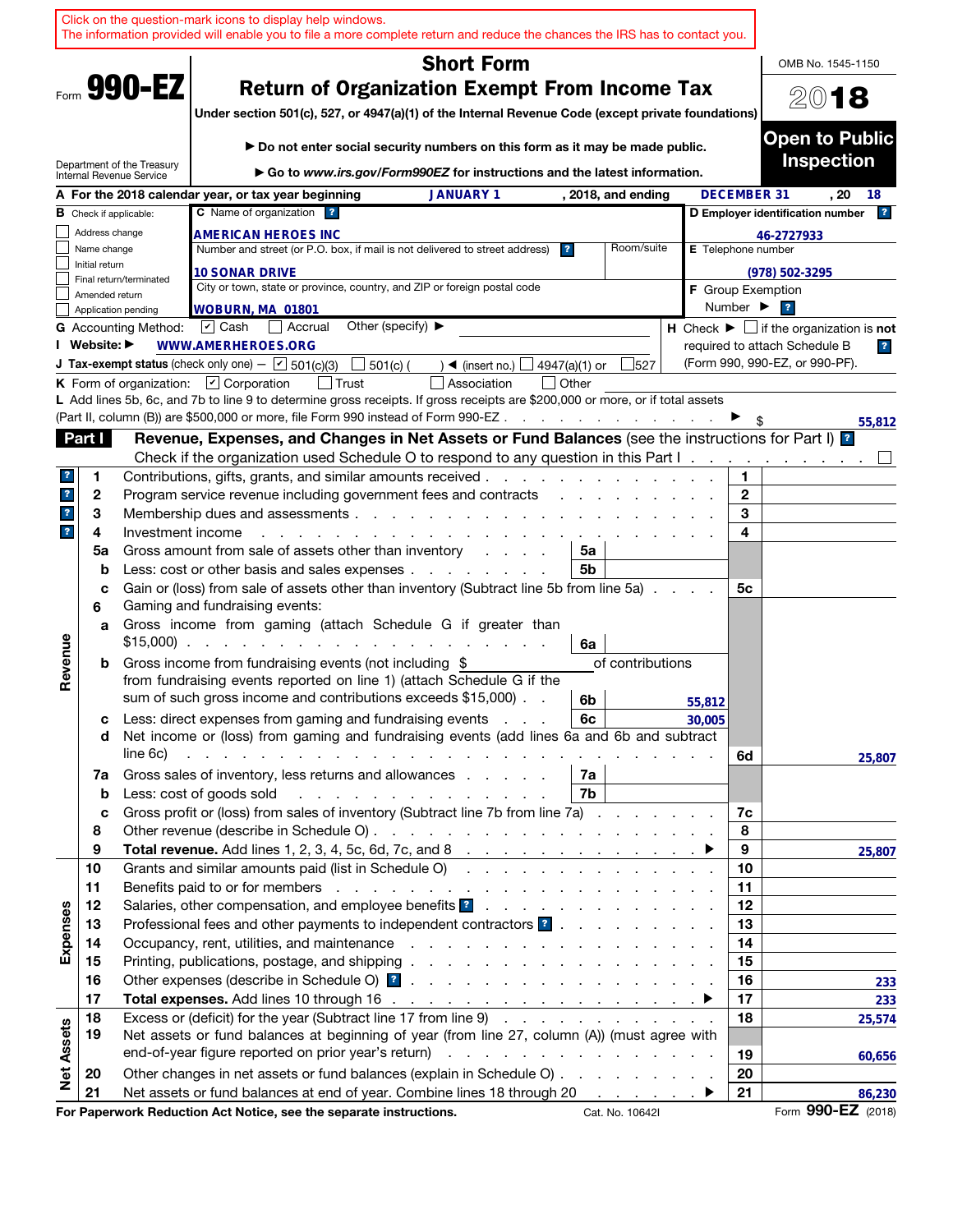|                         | Form 990-EZ (2018)                                                                                                                                                                 |                                                      |                                                   |                                                   |            | Page 2                                  |
|-------------------------|------------------------------------------------------------------------------------------------------------------------------------------------------------------------------------|------------------------------------------------------|---------------------------------------------------|---------------------------------------------------|------------|-----------------------------------------|
|                         | <b>Balance Sheets</b> (see the instructions for Part II)<br>Part II                                                                                                                |                                                      |                                                   |                                                   |            |                                         |
|                         | Check if the organization used Schedule O to respond to any question in this Part II                                                                                               |                                                      |                                                   |                                                   |            |                                         |
|                         |                                                                                                                                                                                    |                                                      |                                                   | (A) Beginning of year                             |            | (B) End of year                         |
| 22                      | Cash, savings, and investments                                                                                                                                                     |                                                      |                                                   | $60,656$ 22                                       |            | 86,230                                  |
| 23                      | Land and buildings.                                                                                                                                                                |                                                      |                                                   |                                                   | 23         |                                         |
| 24                      | Other assets (describe in Schedule O)                                                                                                                                              |                                                      |                                                   |                                                   | 24         |                                         |
| 25                      | Total assets                                                                                                                                                                       |                                                      |                                                   | 60,656 25                                         |            | 86.230                                  |
| 26                      | Total liabilities (describe in Schedule O)                                                                                                                                         |                                                      |                                                   |                                                   | 26         |                                         |
| 27                      | Net assets or fund balances (line 27 of column (B) must agree with line 21)                                                                                                        |                                                      | $\mathcal{L} = \mathcal{L}$ .                     | 60,656 27                                         |            | 86,230                                  |
| Part III                | Statement of Program Service Accomplishments (see the instructions for Part III)                                                                                                   |                                                      |                                                   |                                                   |            |                                         |
|                         | Check if the organization used Schedule O to respond to any question in this Part III                                                                                              |                                                      |                                                   |                                                   |            | <b>Expenses</b>                         |
|                         | What is the organization's primary exempt purpose?                                                                                                                                 | SUPPORT AMERICA'S WOUNDED VETERANS                   |                                                   |                                                   |            | (Required for section                   |
|                         |                                                                                                                                                                                    |                                                      |                                                   |                                                   |            | 501(c)(3) and 501(c)(4)                 |
|                         | Describe the organization's program service accomplishments for each of its three largest program services,                                                                        |                                                      |                                                   |                                                   |            | organizations; optional for<br>others.) |
|                         | as measured by expenses. In a clear and concise manner, describe the services provided, the number of<br>persons benefited, and other relevant information for each program title. |                                                      |                                                   |                                                   |            |                                         |
|                         |                                                                                                                                                                                    |                                                      |                                                   |                                                   |            |                                         |
| 28                      |                                                                                                                                                                                    |                                                      |                                                   |                                                   |            |                                         |
|                         |                                                                                                                                                                                    |                                                      |                                                   |                                                   |            |                                         |
|                         |                                                                                                                                                                                    |                                                      |                                                   |                                                   |            |                                         |
| $\overline{\mathbf{r}}$ | (Grants \$                                                                                                                                                                         | ) If this amount includes foreign grants, check here |                                                   |                                                   | 28a        |                                         |
| 29                      |                                                                                                                                                                                    |                                                      |                                                   |                                                   |            |                                         |
|                         |                                                                                                                                                                                    |                                                      |                                                   |                                                   |            |                                         |
|                         |                                                                                                                                                                                    |                                                      |                                                   |                                                   |            |                                         |
|                         | (Grants \$                                                                                                                                                                         | ) If this amount includes foreign grants, check here |                                                   |                                                   | 29a        |                                         |
| 30                      |                                                                                                                                                                                    |                                                      |                                                   |                                                   |            |                                         |
|                         |                                                                                                                                                                                    |                                                      |                                                   |                                                   |            |                                         |
|                         |                                                                                                                                                                                    |                                                      |                                                   |                                                   |            |                                         |
|                         | (Grants \$                                                                                                                                                                         | ) If this amount includes foreign grants, check here |                                                   |                                                   | <b>30a</b> |                                         |
|                         | 31 Other program services (describe in Schedule O)                                                                                                                                 |                                                      |                                                   |                                                   |            |                                         |
|                         | (Grants \$                                                                                                                                                                         | ) If this amount includes foreign grants, check here |                                                   |                                                   | 31a        |                                         |
|                         | 32 Total program service expenses (add lines 28a through 31a)                                                                                                                      |                                                      |                                                   |                                                   | 32         |                                         |
| <b>Part IV</b>          | List of Officers, Directors, Trustees, and Key Employees (list each one even if not compensated-see the instructions for Part IV)                                                  |                                                      |                                                   |                                                   |            |                                         |
|                         | Check if the organization used Schedule O to respond to any question in this Part IV                                                                                               |                                                      |                                                   |                                                   |            |                                         |
|                         |                                                                                                                                                                                    |                                                      | (c) Reportable ?                                  | (d) Health benefits,                              |            | the contract of the con-                |
|                         | (a) Name and title                                                                                                                                                                 | (b) Average<br>hours per week                        | compensation                                      | contributions to employee (e) Estimated amount of |            |                                         |
|                         |                                                                                                                                                                                    | devoted to position                                  | (Forms W-2/1099-MISC)<br>(if not paid, enter -0-) | benefit plans, and<br>deferred compensation       |            | other compensation                      |
|                         |                                                                                                                                                                                    |                                                      |                                                   |                                                   |            |                                         |
|                         | ROBERT PROVENZANO                                                                                                                                                                  |                                                      |                                                   |                                                   |            |                                         |
|                         | <b>PRESIDENT</b>                                                                                                                                                                   | 1                                                    | 0                                                 |                                                   | 0          | 0                                       |
|                         | <b>HETAL PATEL</b>                                                                                                                                                                 |                                                      |                                                   |                                                   |            |                                         |
|                         | <b>VICE PRESIDENT</b>                                                                                                                                                              | 1                                                    | $\mathbf 0$                                       |                                                   | 0          | $\mathbf 0$                             |
|                         | <b>ROBERT LOGAN</b>                                                                                                                                                                |                                                      |                                                   |                                                   |            |                                         |
|                         | <b>TREASURER</b>                                                                                                                                                                   | 1                                                    | $\mathbf 0$                                       |                                                   | 0          | $\mathbf 0$                             |
|                         | <b>RICHARD POIRIER</b>                                                                                                                                                             |                                                      |                                                   |                                                   |            |                                         |
|                         | <b>DIRECTOR</b>                                                                                                                                                                    | 1                                                    | $\mathbf 0$                                       |                                                   | 0          | $\mathbf 0$                             |
|                         | <b>MARK TUCCI</b>                                                                                                                                                                  |                                                      |                                                   |                                                   |            |                                         |
|                         | <b>DIRECTOR</b>                                                                                                                                                                    | 1                                                    | $\mathbf 0$                                       |                                                   | 0          | $\mathbf 0$                             |
|                         | <b>DAN O'BRIEN</b>                                                                                                                                                                 |                                                      |                                                   |                                                   |            |                                         |
|                         |                                                                                                                                                                                    |                                                      |                                                   |                                                   |            |                                         |
|                         | <b>DIRECTOR</b>                                                                                                                                                                    | 1                                                    | $\mathbf 0$                                       |                                                   | 0          | $\mathbf 0$                             |
|                         |                                                                                                                                                                                    |                                                      |                                                   |                                                   |            |                                         |
|                         |                                                                                                                                                                                    |                                                      |                                                   |                                                   |            |                                         |
|                         |                                                                                                                                                                                    |                                                      |                                                   |                                                   |            |                                         |
|                         |                                                                                                                                                                                    |                                                      |                                                   |                                                   |            |                                         |
|                         |                                                                                                                                                                                    |                                                      |                                                   |                                                   |            |                                         |
|                         |                                                                                                                                                                                    |                                                      |                                                   |                                                   |            |                                         |
|                         |                                                                                                                                                                                    |                                                      |                                                   |                                                   |            |                                         |
|                         |                                                                                                                                                                                    |                                                      |                                                   |                                                   |            |                                         |
|                         |                                                                                                                                                                                    |                                                      |                                                   |                                                   |            |                                         |
|                         |                                                                                                                                                                                    |                                                      |                                                   |                                                   |            |                                         |
|                         |                                                                                                                                                                                    |                                                      |                                                   |                                                   |            |                                         |
|                         |                                                                                                                                                                                    |                                                      |                                                   |                                                   |            |                                         |
|                         |                                                                                                                                                                                    |                                                      |                                                   |                                                   |            |                                         |

 $\mathbf{?}$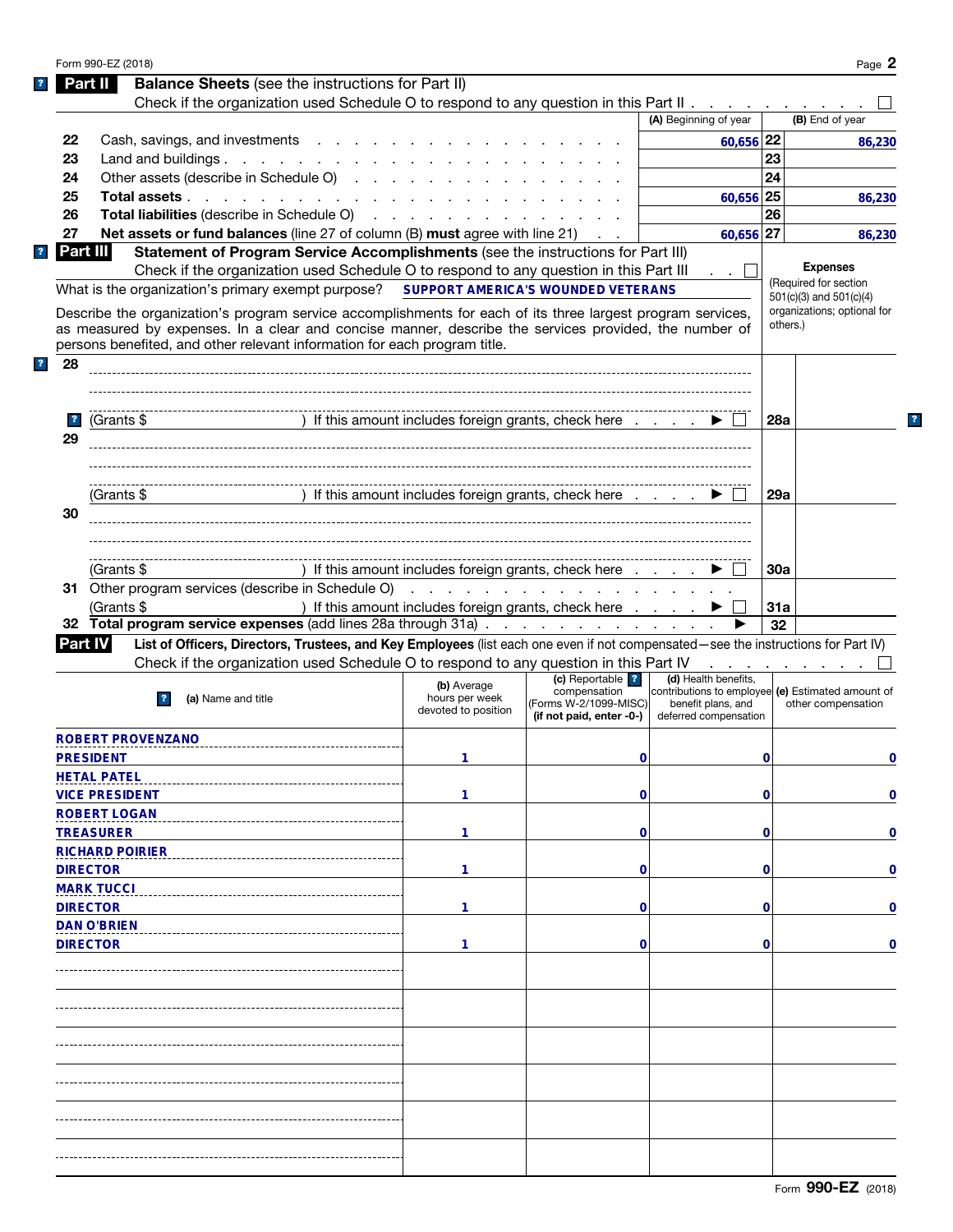|               | Form 990-EZ (2018)                                                                                                                                                                                                                                                                                                                        |                    |                  | Page $3$ |
|---------------|-------------------------------------------------------------------------------------------------------------------------------------------------------------------------------------------------------------------------------------------------------------------------------------------------------------------------------------------|--------------------|------------------|----------|
| <b>Part V</b> | Other Information (Note the Schedule A and personal benefit contract statement requirements in the                                                                                                                                                                                                                                        |                    |                  |          |
|               | instructions for Part V.) Check if the organization used Schedule O to respond to any question in this Part V                                                                                                                                                                                                                             |                    |                  |          |
|               |                                                                                                                                                                                                                                                                                                                                           |                    | Yes              | No       |
| 33            | Did the organization engage in any significant activity not previously reported to the IRS? If "Yes," provide a<br>detailed description of each activity in Schedule O                                                                                                                                                                    | 33                 |                  |          |
| 34            | Were any significant changes made to the organizing or governing documents? If "Yes," attach a conformed<br>copy of the amended documents if they reflect a change to the organization's name. Otherwise, explain the<br>change on Schedule O. See instructions<br>$\mathbf{r} = \mathbf{r}$                                              | 34                 |                  | V        |
| 35а           | Did the organization have unrelated business gross income of \$1,000 or more during the year from business<br>activities (such as those reported on lines 2, 6a, and 7a, among others)?                                                                                                                                                   | 35a                |                  |          |
| b             | If "Yes" to line 35a, has the organization filed a Form 990-T for the year? If "No," provide an explanation in Schedule O                                                                                                                                                                                                                 | 35b                |                  | ✓        |
| C             | Was the organization a section 501(c)(4), 501(c)(5), or 501(c)(6) organization subject to section 6033(e) notice,<br>reporting, and proxy tax requirements during the year? If "Yes," complete Schedule C, Part III                                                                                                                       | 35c                |                  |          |
| 36            | Did the organization undergo a liquidation, dissolution, termination, or significant disposition of net assets<br>during the year? If "Yes," complete applicable parts of Schedule N                                                                                                                                                      | 36                 |                  |          |
| 37a           | Enter amount of political expenditures, direct or indirect, as described in the instructions $\blacktriangleright$   37a                                                                                                                                                                                                                  |                    |                  |          |
| b             |                                                                                                                                                                                                                                                                                                                                           | 37 <sub>b</sub>    |                  | V        |
| 38a           | Did the organization borrow from, or make any loans to, any officer, director, trustee, or key employee or were<br>any such loans made in a prior year and still outstanding at the end of the tax year covered by this return?                                                                                                           | 38a                |                  | V        |
| b             | If "Yes," complete Schedule L, Part II and enter the total amount involved<br>38b<br>and the control                                                                                                                                                                                                                                      |                    |                  |          |
| 39            | Section 501(c)(7) organizations. Enter:                                                                                                                                                                                                                                                                                                   |                    |                  |          |
| а             | Initiation fees and capital contributions included on line 9<br>39a                                                                                                                                                                                                                                                                       |                    |                  |          |
| b             | Gross receipts, included on line 9, for public use of club facilities<br>39 <sub>b</sub><br>and a state of the state of the                                                                                                                                                                                                               |                    |                  |          |
| 40a           | Section 501(c)(3) organizations. Enter amount of tax imposed on the organization during the year under:<br>section 4911 ▶<br>; section 4912 $\blacktriangleright$<br>: section 4955 $\blacktriangleright$                                                                                                                                 |                    |                  |          |
| b             | Section 501(c)(3), 501(c)(4), and 501(c)(29) organizations. Did the organization engage in any section 4958<br>excess benefit transaction during the year, or did it engage in an excess benefit transaction in a prior year<br>that has not been reported on any of its prior Forms 990 or 990-EZ? If "Yes," complete Schedule L, Part I | 40 <sub>b</sub>    |                  |          |
| c<br>d        | Section 501(c)(3), 501(c)(4), and 501(c)(29) organizations. Enter amount of tax imposed<br>on organization managers or disqualified persons during the year under sections 4912,<br>4955, and 4958.<br>and a state of the state of the<br>Section 501(c)(3), 501(c)(4), and 501(c)(29) organizations. Enter amount of tax on line         |                    |                  |          |
| е             | 40c reimbursed by the organization $\cdots$ $\cdots$ $\cdots$ $\cdots$ $\cdots$<br>All organizations. At any time during the tax year, was the organization a party to a prohibited tax shelter                                                                                                                                           |                    |                  |          |
|               |                                                                                                                                                                                                                                                                                                                                           | 40e                |                  |          |
| 41            | List the states with which a copy of this return is filed ► MASSACHUSETTS                                                                                                                                                                                                                                                                 |                    |                  |          |
|               | 42a The organization's books are in care of <b>&gt; ROBERT LOGAN</b><br>Telephone no. ▶                                                                                                                                                                                                                                                   | $(978) 502 - 3295$ |                  |          |
| b             | Located at ▶ 27 BRIDLE PATH ROAD DRACUT, MA<br>$ZIP + 4$<br>Located at $\triangleright$ 27 BRIDLE PATH ROAD DRACUT, MA<br>At any time during the calendar year, did the organization have an interest in or a signature or other authority over                                                                                           |                    | 01826            |          |
|               | a financial account in a foreign country (such as a bank account, securities account, or other financial account)?<br>If "Yes," enter the name of the foreign country ▶                                                                                                                                                                   | 42 <sub>b</sub>    | Yes <sub>1</sub> | No<br>✓  |
|               | See the instructions for exceptions and filing requirements for FinCEN Form 114, Report of Foreign Bank and<br>Financial Accounts (FBAR).                                                                                                                                                                                                 |                    |                  |          |
| C             | At any time during the calendar year, did the organization maintain an office outside the United States?<br>If "Yes," enter the name of the foreign country ▶                                                                                                                                                                             | 42c                |                  | ✓        |
| 43            | Section 4947(a)(1) nonexempt charitable trusts filing Form 990-EZ in lieu of Form 1041-Check here<br>and enter the amount of tax-exempt interest received or accrued during the tax year $\ldots$<br>43                                                                                                                                   |                    |                  |          |
|               |                                                                                                                                                                                                                                                                                                                                           |                    | Yes              | No       |
| 44а           | Did the organization maintain any donor advised funds during the year? If "Yes," Form 990 must be                                                                                                                                                                                                                                         | 44a                |                  | V        |
| b             | Did the organization operate one or more hospital facilities during the year? If "Yes," Form 990 must be                                                                                                                                                                                                                                  |                    |                  |          |
|               | completed instead of Form 990-EZ<br>المتعاون والمتعاون والمتعاون والمتعاون والمتعاون والمتعاون والمتعاون والمتعاون والمتعاون والمتعاون                                                                                                                                                                                                    | 44b                |                  |          |
| c<br>d        | Did the organization receive any payments for indoor tanning services during the year?<br>If "Yes" to line 44c, has the organization filed a Form 720 to report these payments? If "No," provide an                                                                                                                                       | 44c                |                  |          |
|               | explanation in Schedule O response to the contract of the contract of the contract of the contract of the contract of the contract of the contract of the contract of the contract of the contract of the contract of the cont                                                                                                            | 44d                |                  |          |
| 45а<br>b      | Did the organization have a controlled entity within the meaning of section 512(b)(13)?<br>Did the organization receive any payment from or engage in any transaction with a controlled entity within the                                                                                                                                 | 45a                |                  | V        |
|               | meaning of section 512(b)(13)? If "Yes," Form 990 and Schedule R may need to be completed instead of                                                                                                                                                                                                                                      | 45b                |                  | V        |

|  | Form 990-EZ (2018) |  |
|--|--------------------|--|
|--|--------------------|--|